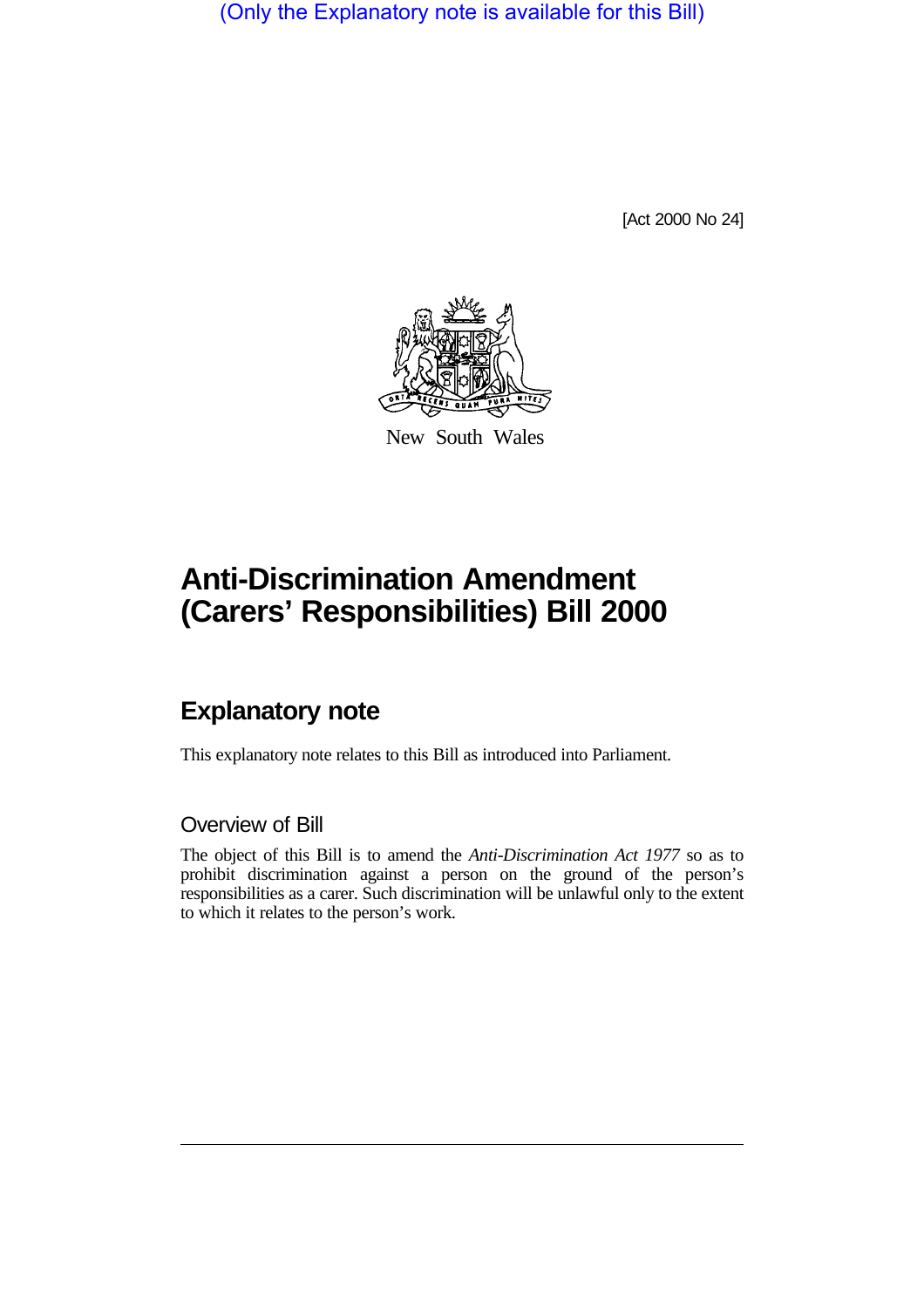Anti-Discrimination Amendment (Carers' Responsibilities) Bill 2000 [Act 2000 No 24]

Explanatory note

#### Outline of provisions

**Clause 1** sets out the name (also called the short title) of the proposed Act.

**Clause 2** provides for the commencement of the proposed Act on a day or days to be appointed by proclamation.

**Clause 3** is a formal provision giving effect to the amendments to the *Anti-Discrimination Act 1977* set out in Schedule 1.

## **Schedule 1 Amendments**

**Schedule 1 [1]** inserts proposed Part 4B (Discrimination on the ground of a person's responsibilities as a carer) into the *Anti-Discrimination Act 1977*. The Part makes it unlawful to discriminate against a person, in the circumstances relating to work described in the Part, on the ground of the person's responsibilities as a carer.

Part 4B follows the pattern established in the Act for the other forms of discrimination that are made unlawful by the Act's provisions.

## **Part 4B Discrimination on the ground of a person's responsibilities as a carer**

#### **Division 1 General**

Proposed section 49S defines *responsibilities as a carer* as a person's responsibility to care for or support a dependent child or another immediate family member who is in need of care or support.

Proposed section 49T states what constitutes discrimination on the ground of a person's responsibilities as a carer. It includes direct and indirect discrimination.

Proposed section 49U states what constitutes unjustifiable hardship (which is relevant to the exception set out in proposed sections 49V, 49W, 49X, 49Y and 49ZA).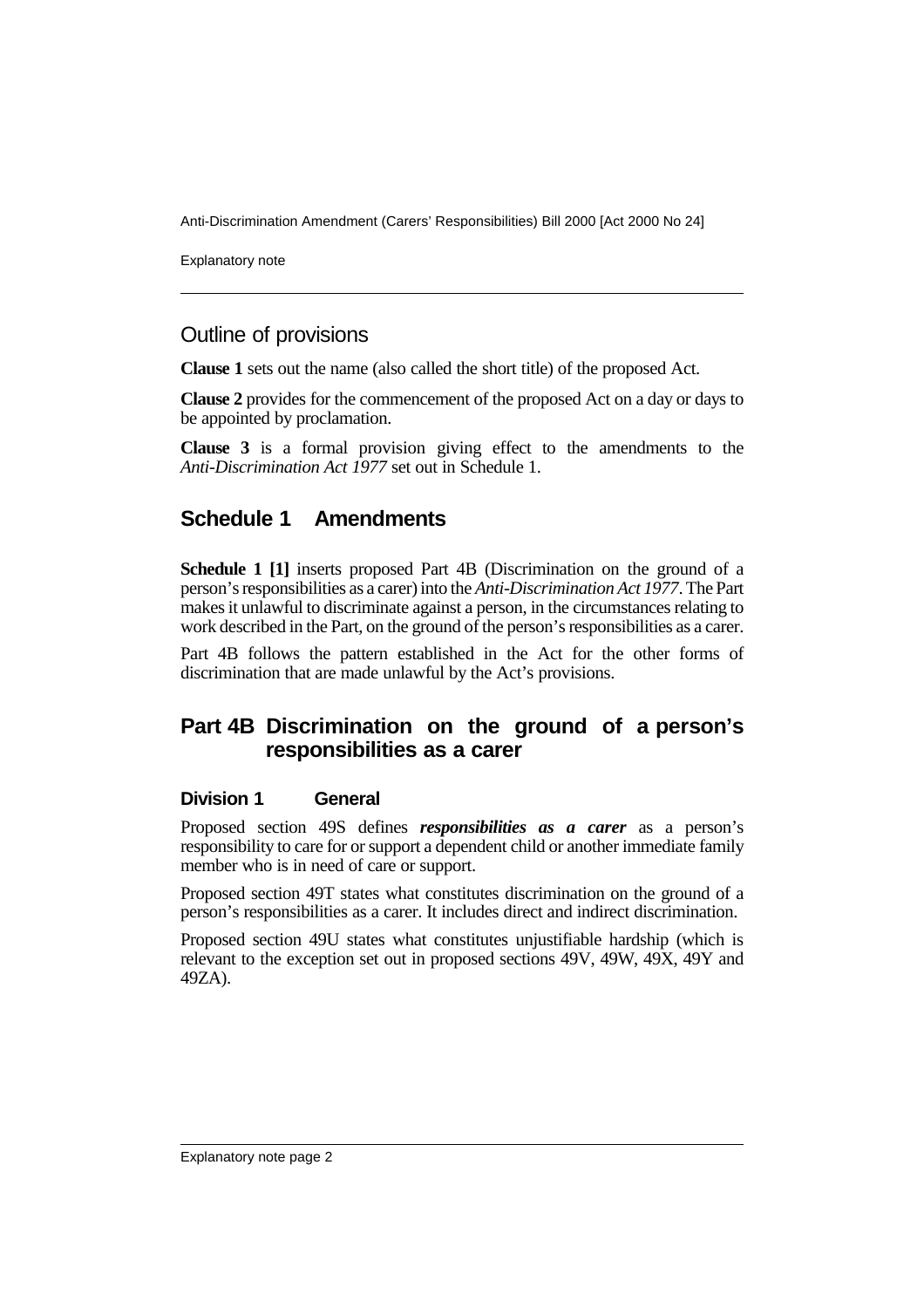Anti-Discrimination Amendment (Carers' Responsibilities) Bill 2000 [Act 2000 No 24]

Explanatory note

#### **Division 2 Discrimination in work**

Proposed section 49V renders it unlawful for an employer to discriminate against an employee or an applicant for employment on the ground of the employee's or applicant's responsibilities as a carer. The proposed section does not apply in relation to employment within a private household or where the number of persons employed does not exceed 5.

The proposed section will require an employer to accommodate the needs of persons with responsibilities as a carer, unless such accommodation would cause the employer an unjustifiable hardship. In addition, the employer will be permitted to decline to hire, or to dismiss an employee, if the employee is unable to perform the "inherent requirements" of the job because of his or her responsibilities as a carer. Analogous exceptions are provided in proposed sections 49W, 49X, 49Y and 49ZA. This is the same model as has been adopted in Part 4A (Discrimination on the ground of disability).

Proposed section 49W renders it unlawful for a principal to discriminate against a commission agent or a prospective commission agent on the ground of his or her responsibilities as a carer.

Proposed section 49X renders it unlawful for a principal to discriminate against a contract worker on the ground of the worker's responsibilities as a carer.

Proposed section 49Y renders it unlawful for a firm consisting of 6 or more partners, or persons proposing to form a firm consisting of 6 or more partners, to discriminate against a partner or prospective partner on the ground of his or her responsibilities as a carer.

Proposed section 49Z renders it unlawful for local government councillors to discriminate against another councillor on the ground of the councillor's responsibilities as a carer.

Proposed section 49ZA renders it unlawful for an industrial organisation to discriminate against a member of such an organisation, or an applicant for membership of such an organisation, on the ground of his or her responsibilities as a carer.

Proposed section 49ZB renders it unlawful for an authority or body that is empowered to confer, renew or extend a professional, trade or other occupational qualification to discriminate on the ground of his or her responsibilities as a carer against a person who holds or seeks to hold that qualification.

Proposed section 49ZC renders it unlawful for an employment agency to discriminate against a person who seeks the services of the agency on the ground of the person's responsibilities as a carer.